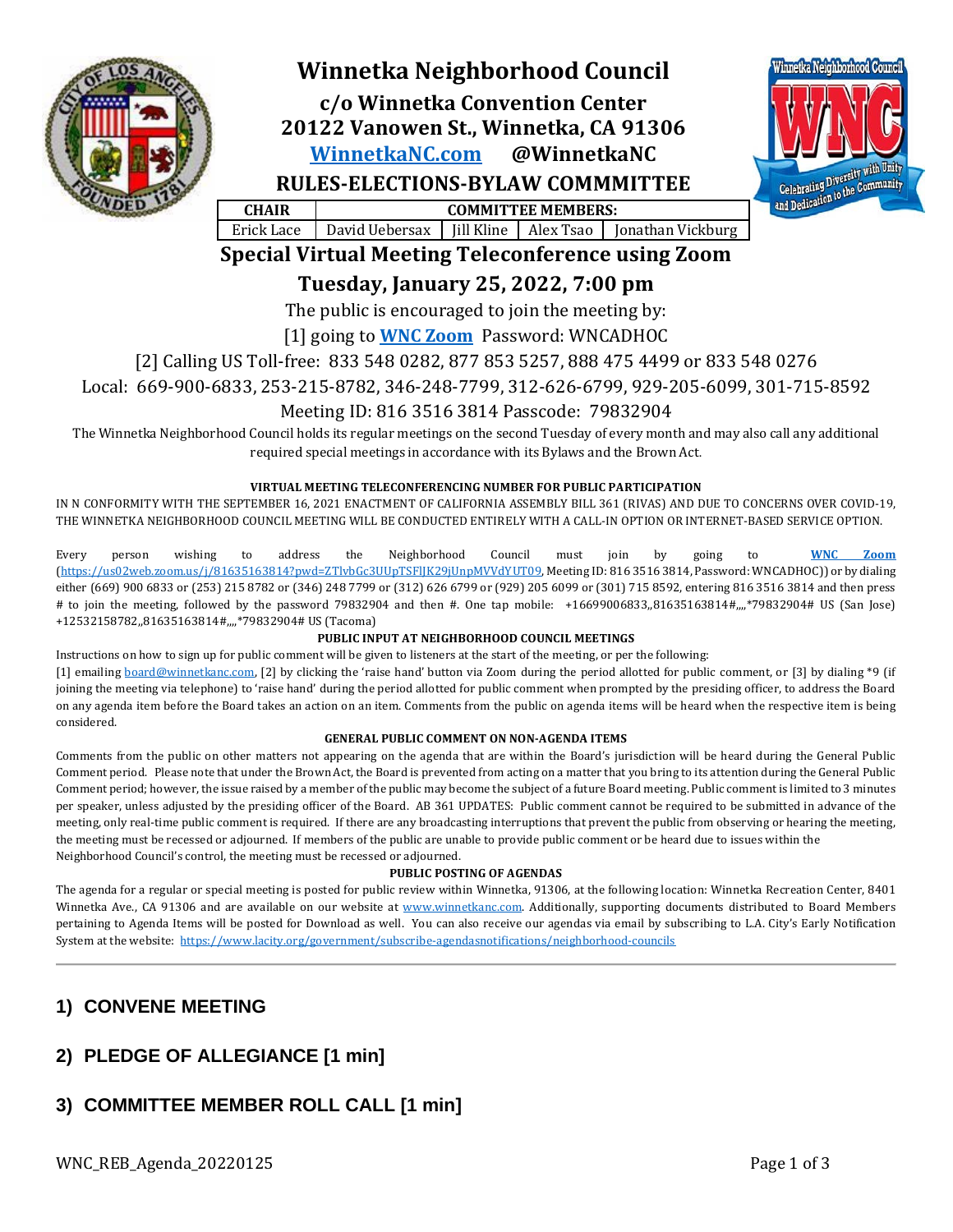## **4) MEETING RULES & ANNOUNCEMENTS [1 min]**

• Review Rules of Decorum/Code of Civility.

## **5) PUBLIC COMMENTS [up to 3 min each if any]**

## **6) REVIEW AND APPROVAL OF MINUTES OF 01-19-2022 MEETING**

### **7) NEW BUSINESS**

• Review and Discussion of the rest of Winnetka Neighborhood Council bylaws, and possible approval of recommended bylaw amendments to the full Winnetka Neighborhood Council.

## **8) GOOD OF THE ORDER** (Individual activities) [2 min each]

## **9) MEETING ADJOURNED**

### **THE AMERICAN WITH DISABILITIES ACT**

As a covered entity under Title II of the Americans with Disabilities Act, the City of Los Angeles does not discriminate on the basis of disability and, upon request, will provide reasonable accommodation to ensure equal access to its programs, services and activities. Sign language interpreters, assistive listening devices and other auxiliary aids and/or services may be provided upon request. To ensure availability of services, please make your request at least 3 business days (72 hours) prior to the meeting you wish to attend by contacting the Department of Neighborhood Empowerment by email: NCSupport@lacity.org or phone: (213) 978-1551 and/or either:

- The Winnetka NC Board Secretary via email at secretary@winnetkanc.com, or
- The Winnetka NC President at 818-992-1650, or via email at duebersax@winnetkanc.com.

#### **PUBLIC ACCESS OF RECORDS**

In compliance with Government Code section 54957.5, non-exempt writings that are distributed to a majority or all of the board in advance of a meeting may be viewed at Winnetka Recreation Center, 8401 Winnetka Ave., CA 91306 and are available on our website at www.winnetkanc.com

or at the scheduled meeting. In addition, if you would like a copy of any record related to an item on the agenda, please contact the Winnetka NC Board Secretary via email at [ECHAPMAN@WINNETKANC.COM](mailto:ECHAPMAN@WINNETKANC.COM) or email duebersax@winnetkanc.com.

### **RECONSIDERATION AND GRIEVANCE PROCESS**

The Board may reconsider and amend its action on items listed on the agenda if that reconsideration takes place immediately following the original action or at the next regular meeting. The Board, on either of these two days, shall: (1) Make a Motion for Reconsideration and, if approved, (2) hear the matter and Take an Action.

If the motion to reconsider an action is to be scheduled at the meeting following the original action, then two items shall be placed on the agenda for that meeting: (1) A Motion for Reconsideration on the described matter and (2) a {Proposed} Action should the motion to reconsider be approved. A Board member who has previously voted on the prevailing side of the original action taken can only make a motion for reconsideration.

If a motion for reconsideration is not made on the date the action was taken, then a Board member on the prevailing side of the action must submit a memorandum to the Secretary identifying the matter to be reconsidered and a brief description of the reason(s) for requesting reconsideration at the next regular meeting. The aforesaid shall all be in compliance with the Brown Act.

### **PROCESS FOR FILING A GRIEVANCE**

Any grievance by a Stakeholder must be submitted in writing to the Secretary of the Board of Directors. The Secretary shall then within no more than 30 days refer the matter to an ad-hoc grievance panel comprised of 3 Stakeholders who are randomly selected by the Council Secretary from a list of Stakeholders who have previously expressed an interest in serving from time to time on such a grievance panel. The Secretary will coordinate a time and a place, not to exceed 10 days, for the panel to meet with the person(s) submitting a grievance and to discuss ways in which the dispute may be resolved.

Thereafter, a panel member shall promptly prepare a written report to be forwarded by the Secretary to the Board to be heard at the next board meeting outlining the panel's collective recommendations for resolving the grievance. The Board of Directors may receive a copy of the panel's report and recommendations prior to any meeting by the Board, but the matter shall not be discussed among the Board members until the matter is heard at the next regular meeting of the Board pursuant to the Ralph M. Brown Act.

This formal grievance process is not intended to apply to Stakeholders who simply disagree with a position or action taken by the Board at one of its meetings. Those grievances can be aired at the Board meetings. This grievance process is intended to address matters involving procedural disputes, e.g., the Board's failure to comply with the Board's Rules or Bylaws, or its failure to comply with the City's Charter, the Plan, local ordinances, state law, and/or federal law.

In the event that a grievance cannot be resolved through this grievance process, the complainant has the right to appeal the matter to the Department of Neighborhood Empowerment for consideration or dispute resolution.

#### **SERVICIOS DE TRADUCCION**

SI REQUIERE SERVICIOS DE TRADUCCION, FAVOR DE AVISAR AL CONCEJO VECINAL 3 DIAS DE TRABAJO (72 HORAS) ANTES DEL EVENTO. POR FAVOR CONTACTE VICTOR LERMA AL (818) 314-0333 O POR CORREO ELECTRÓNICO SECRETARIA ELIZABETH CHAPMA[N ECHAPMAN@WINNETKANC.COM](mailto:ECHAPMAN@WINNETKANC.com) PARA

## WNC\_REB\_Agenda\_20220125 Page 2 of 3